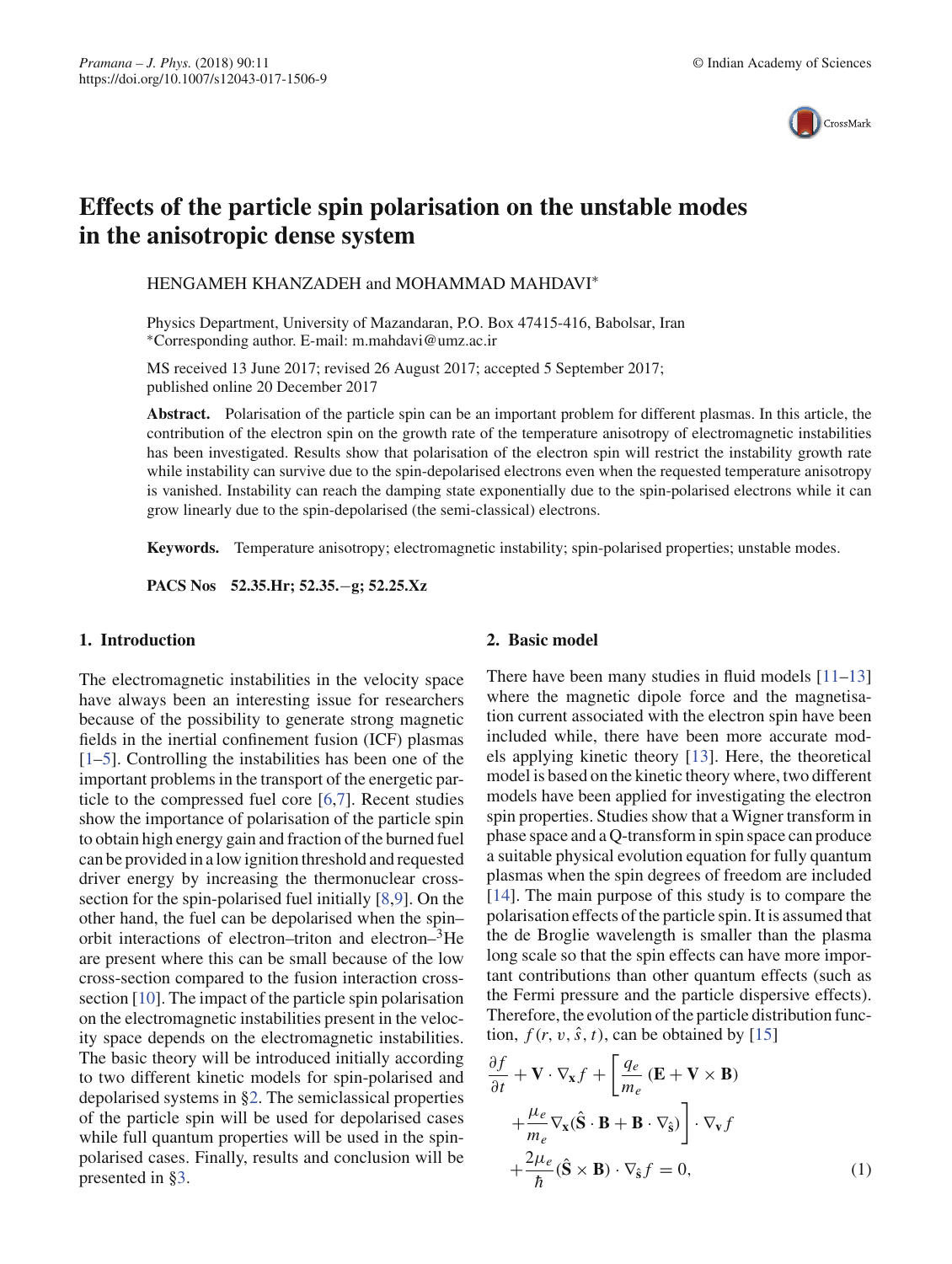where  $q_e = -e$ ,  $\mu_e = -\frac{ge\hbar}{4m_e}$ ,  $g = 2.002319$ ,  $m_e$ ,  $\hat{\bf S}$  and  $\hbar$  are the charge of an electron, the electron magnetic moment, the electron spin *g* factor, the electron mass and the unit spin vector and the Planck's constant divided by  $2\pi$ , respectively. The contributions of the plasma ions have been ignored because of their larger mass and smaller magnetic moment than the electron. The spin terms proportional to  $\hat{S} \cdot B$  and  $\hat{S} \times B$  are due to the magnetic dipole force and the spin precession, respectively. Notice that, spin is an independent quantity and the term proportional to  $\mathbf{B} \cdot \nabla_{\hat{\mathbf{s}}}$  will be a modification of the magnetic dipole force which is due to the spread out nature of the spin probability distribution. The quantities **E** and **B** are the electric and magnetic fields, respectively. The proposed unstable waves are the transverse electromagnetic instabilities that propagate parallel to the homogeneous background magnetic field by the wave number  $\mathbf{K} = k_z \hat{z}$ .

In the opposite case (for investigating depolarisation of the spin effect), it will be assumed that the spin effects are due to the electron spin that may survive even when macroscopic variations occur. As the plasma system can behave classically, in this case, interesting effects will be due to the semiclassical properties of the electron spin. Therefore, suitable physical evolution of the particle distribution can be obtained as the Vlasov model where, delocalisation of the particle wave function cannot be too large. Thus it can be introduced as [16]

$$
\frac{\partial f}{\partial t} + \mathbf{V} \cdot \nabla_{\mathbf{x}} f
$$
\n
$$
+ \left[ \frac{q_e}{m_e} \left( \mathbf{E} + \mathbf{V} \times \mathbf{B} \right) + \frac{2\mu_e}{m_e \hbar} \nabla_{\mathbf{x}} \left( \mathbf{S} \cdot \mathbf{B} \right) \right]
$$
\n
$$
\cdot \nabla_{\mathbf{v}} f + \frac{2\mu_e}{\hbar} \left( \mathbf{S} \times \mathbf{B} \right) \cdot \nabla_{\mathbf{s}} f = 0,
$$
\n(2)

where the quantity **S** is the spin vector with a fixed length  $|S| = \hbar/2$ . The function *f* is the sum of the perturbed and unperturbed distribution functions of the particle. The perturbed quantities are approximated by a standard ansatz of quasimonochromatic harmonic variation, for example according to  $f_1 = \tilde{f}_1 \exp[i(\mathbf{K} \cdot \mathbf{X} - \omega t)].$ The perturbed distribution function,  $\tilde{f}_1$ , can be solved in terms of the orthogonal eigenfunctions to the right-hand side operator so that

$$
\tilde{f}_1 = \sum_{a=-\infty}^{+\infty} \sum_{b=-\infty}^{+\infty} \frac{1}{2\pi} g_{ab}(v_{\perp}, v_z, \theta_s)
$$
  
× exp(-*i*  $a\varphi_v$ ) exp(-*i*  $b\varphi_s$ ). (3)

Different quantum effects such as the Fermi–Dirac static, Landau quantisation and spin-splitting can be contained in the unperturbed distribution function for quantum plasmas. The first two cases can be affected by the plasma long scale and the de Broglie wavelength. Here, the chemical potential is large and difference between the nearby Landau levels is smaller than thermal energy. These effects can be suppressed where the velocity distribution function of the electrons approaches the classical Maxwellian. In addition, the probability distribution of the spin-up and spin-down states of the electron populations due to the spin splitting effect can be still important. Thus, the distribution can be approximated for the spin-polarised plasmas as [17]

$$
f_0 = n_0 \left[ \frac{m_e^{3/2}}{4\pi (2\pi K_B)^{3/2} T_\perp T_z^{1/2}} \right]
$$
  
\n
$$
\times \exp\left(-m \left(\frac{v_\perp^2}{2T_\perp K_B} + \frac{v_Z^2}{2T_Z K_B}\right)\right)
$$
  
\n
$$
\times \left[ \exp\left(\frac{\mu_e B_0}{K_B T_{sp}}\right) + \exp\left(-\frac{\mu_e B_0}{K_B T_{sp}}\right) \right]^{-1}
$$
  
\n
$$
\times \sum_{v=+,-} \exp\left(\frac{v\mu_e B_0}{K_B T_{sp}}\right) (1 + v \cos \theta_s), \tag{4}
$$

where the signs  $+$  and  $-$  indicate the spin-up and spindown states respectively and the requested temperature anisotropy by the instability is included. For the spindepolarised cases, the probability distribution of the spin states is equal to unity as the unperturbed distribution function is of the form:

$$
f_0(v_\perp, v_z, \theta_s) = \frac{n_0}{4\pi T_\perp T_z^{1/2}} \left(\frac{m_e}{2\pi K_B}\right)^{3/2} \frac{\alpha}{\sinh \alpha}
$$

$$
\times \exp\left(-\frac{mv_\perp^2}{2K_B T_\perp} - \frac{mv_z^2}{2K_B T_z}\right)
$$

$$
\times \exp(-\alpha \cos \theta_s), \qquad (5)
$$

where  $\alpha = \mu_e B_0 / K_B T_z$ . The quantity  $T_{sp}$  defines spin temperature which can be introduced when the coupling between the spin freedom is strong and the spin can behave as an independent variable. For semiclassical cases, this will be replaced by a suitable thermal temperature.

Studying the instability requires evaluating a suitable dispersion relation. In this order, derivation of the general dispersion function is based on the relation  $\det(D_{ij}) = 0$  where

$$
D_{ij} = \delta_{ij} \left( 1 - \frac{c^2 k^2}{\omega^2} \right) - \frac{k_i k_j c^2}{\omega^2} \delta_{ij} + \frac{i}{\varepsilon_0 \omega} \sigma_{ij}.
$$

The quantities  $\delta_{ij}$  and  $\varepsilon_0$  are the Kronecker delta and the permittivity constant, respectively. The quantity  $\sigma_{ij}$ is the conductivity tensor, which is proportional to the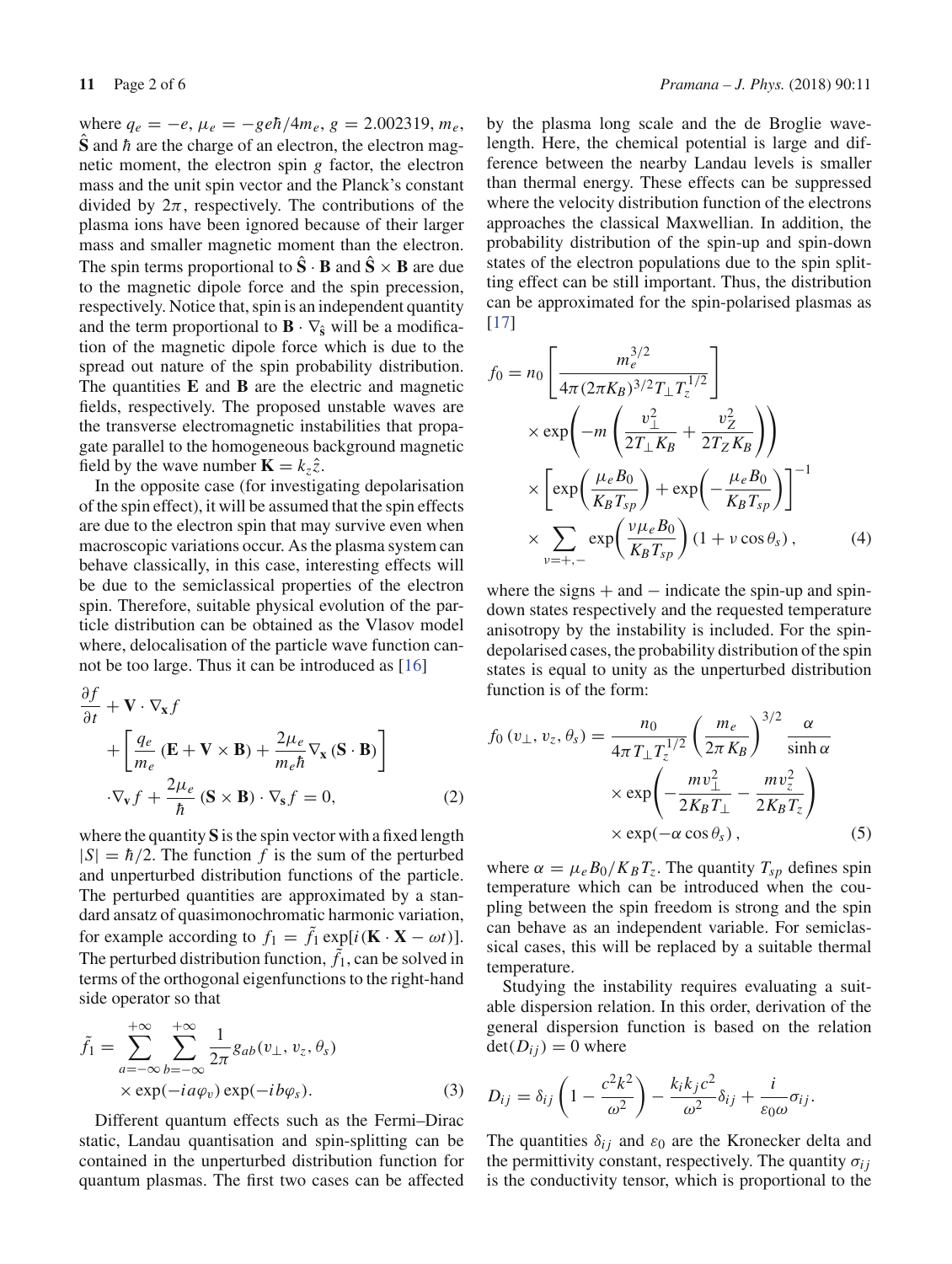current density as  $J_i = \sum_j \sigma_{ij} E_j$ . The current density can be approximated as

$$
\mathbf{J} = \int q_e \mathbf{V} f_1 d^2 s d^3 v + \nabla \times \mathbf{M}.
$$
 (6)

The first and second terms define the free and magnetisation current due to the electron population where the contributions of the plasma ions have been ignored because of their larger mass and smaller magnetic moment than the electron. Suitable definition of the magnetisation current will be important. For the spinpolarised plasmas, the magnetisation current can be different from the semi-classical cases by a factor 3 due to the available quantum states. The magnetisation current can be approximated in the spin-polarised and semi-classical cases (the spin-depolarised cases) respectively as follows:

$$
\mathbf{J}_{\mathrm{M-pol}} = \sum_{v=+,-} \nabla \times \left(3\mu_e \int \hat{\mathbf{S}} f_{1v} d^2 s d^3 v\right) \tag{7}
$$

and

$$
\mathbf{J}_{\text{M-depol}} = \mu_e \nabla \times \int \hat{\mathbf{S}} f_1 d^2 s d^3 v. \tag{8}
$$

It is well known that for a parallel propagation to an external magnetic field, in addition to a longitudinal electrostatic mode, there are two other modes, the right and circular polarisation, so that a linear polarised mode approximately can be suitable for introducing the dispersion relations of the unstable modes for wave frequency much higher than the electron cyclotron frequency, or for the wave frequency much lower than the ion cyclotron frequency. Here, effects of the ions are ignored because of the above-mentioned reasons. Therefore, only the cyclotron effects of the electrons are considered and it will be assumed that, the wave frequency is much higher than the electron cyclotron frequency.

To be specific, we consider waves with a polarisation  $\mathbf{E} = E_1 \hat{y}$  so that  $\mathbf{B} = B_0 \hat{z} - \frac{k_z}{\omega} E_1 \hat{i}$ . This polarisation can be justified only when  $\sigma_{yy} \gg \sigma_{xy}, \sigma_{zy}$ , so that dispersion relation can be presented (by the Ampere law) as follows:

$$
\omega^2 - c^2 k_z^2 + \frac{i\omega}{\varepsilon_0} \sigma_{yy} = 0.
$$
\n(9)

Finally, the dispersion equations of the unstable modes have been derived in the spin-polarised [17] and spindepolarised cases respectively, as follows:

$$
\omega^2 - c^2 k_z^2 + \sum_{v = +, -} \frac{q_e^2}{4m_e \epsilon_0}
$$

$$
\times \int \frac{(\omega - v_z k_z)}{(\omega - v_z k_z - \omega_{ce})} v_\perp \frac{\partial F_{0v}}{\partial v_\perp} d^3 v
$$

+ 
$$
\sum_{\nu = +,-} \frac{q_e^2}{4m_e \epsilon_0} \int \frac{(\omega - v_z k_z)}{(\omega - v_z k_z + \omega_{ce})} v_{\perp} \frac{\partial F_{0\nu}}{\partial v_{\perp}} d^3 v
$$
  
+ 
$$
\sum_{\nu = +,-} \frac{q_e^2}{4m_e \epsilon_0} \int \frac{v_{\perp}^2 k_z}{(\omega - v_z k_z - \omega_{ce})} \frac{\partial F_{0\nu}}{\partial v_z} d^3 v
$$
  
+ 
$$
\sum_{\nu = +,-} \frac{q_e^2}{4m_e \epsilon_0} \int \frac{v_{\perp}^2 k_z}{(\omega - v_z k_z + \omega_{ce})} \frac{\partial F_{0\nu}}{\partial v_z} d^3 v
$$
  
+ 
$$
\sum_{\nu = +,-} \frac{\mu_e^2}{2m_e \epsilon_0} \int \frac{k_z^3}{(\omega - v_z k_z - \omega_{cg})} \frac{\partial F_{0\nu}}{\partial v_z} d^3 v
$$
  
+ 
$$
\sum_{\nu = +,-} \frac{\mu_e^2}{2m_e \epsilon_0} \int \frac{k_z^3}{(\omega - v_z k_z + \omega_{cg})} \frac{\partial F_{0\nu}}{\partial v_z} d^3 v
$$
  
- 
$$
\sum_{\nu = +,-} \frac{\mu_e^2}{\hbar \epsilon_0} \int \frac{k_z^2}{(\omega - v_z k_z - \omega_{cg})} v F_{0\nu} d^3 v
$$
  
+ 
$$
\sum_{\nu = +,-} \frac{\mu_e^2}{\hbar \epsilon_0} \int \frac{k_z^2}{(\omega - v_z k_z + \omega_{cg})} v F_{0\nu} d^3 v = 0
$$
(10)

and

$$
\omega^{2} - c^{2}k_{z}^{2} + \pi \frac{q_{e}^{2}}{m_{e}\epsilon_{0}} \frac{\sinh \alpha}{\alpha}
$$
\n
$$
\times \int \frac{v_{\perp}(\omega - v_{z}k_{z})}{(\omega - v_{z}k_{z} - \omega_{ce})} \frac{\partial f_{0}}{\partial v_{\perp}} d^{3}v
$$
\n
$$
- \pi \frac{q_{e}^{2}}{m_{e}\epsilon_{0}} \frac{\sinh \alpha}{\alpha} \int \frac{v_{\perp}v_{z}k_{z}}{(\omega - v_{z}k_{z} + \omega_{ce})} \frac{\partial f_{0}}{\partial v_{\perp}} d^{3}v
$$
\n
$$
+ \pi \frac{q_{e}^{2}}{m_{e}\epsilon_{0}} \frac{\sinh \alpha}{\alpha} \int \frac{v_{\perp}^{2}k_{z}}{(\omega - v_{z}k_{z} - \omega_{ce})} \frac{\partial f_{0}}{\partial v_{z}} d^{3}v
$$
\n
$$
+ \pi \frac{q_{e}^{2}}{m_{e}\epsilon_{0}} \frac{\sinh \alpha}{\alpha} \int \frac{v_{\perp}^{2}k_{z}}{(\omega - v_{z}k_{z} + \omega_{ce})} \frac{\partial f_{0}}{\partial v_{z}} d^{3}v
$$
\n
$$
+ \pi \frac{q_{e}^{2}}{m_{e}\epsilon_{0}} \frac{\sinh \alpha}{\alpha} \int \frac{v_{\perp}}{(\omega - v_{z}k_{z} + \omega_{ce})} \frac{\partial f_{0}}{\partial v_{\perp}} d^{3}v
$$
\n
$$
- 2\pi \frac{\mu_{e}^{2}}{m_{e}\alpha^{2}\epsilon_{0}} \left(\frac{\sinh \alpha}{\alpha} - \cosh \alpha\right)
$$
\n
$$
\times \int \frac{k_{z}^{3}}{(\omega - v_{z}k_{z} - \omega_{cg})} \frac{\partial f_{0}}{\partial v_{z}} d^{3}v
$$
\n
$$
- 4\pi \frac{\mu_{e}^{2}}{m_{e}\alpha^{2}\epsilon_{0}} \left(\frac{\sinh \alpha}{\alpha} - \cosh \alpha\right)
$$
\n
$$
\times \int \frac{k_{z}^{3}}{(\omega - v_{z}k_{z} + \omega_{cg})} \frac{\partial f_{0}}{\partial v_{z}} d^{3}v
$$
\n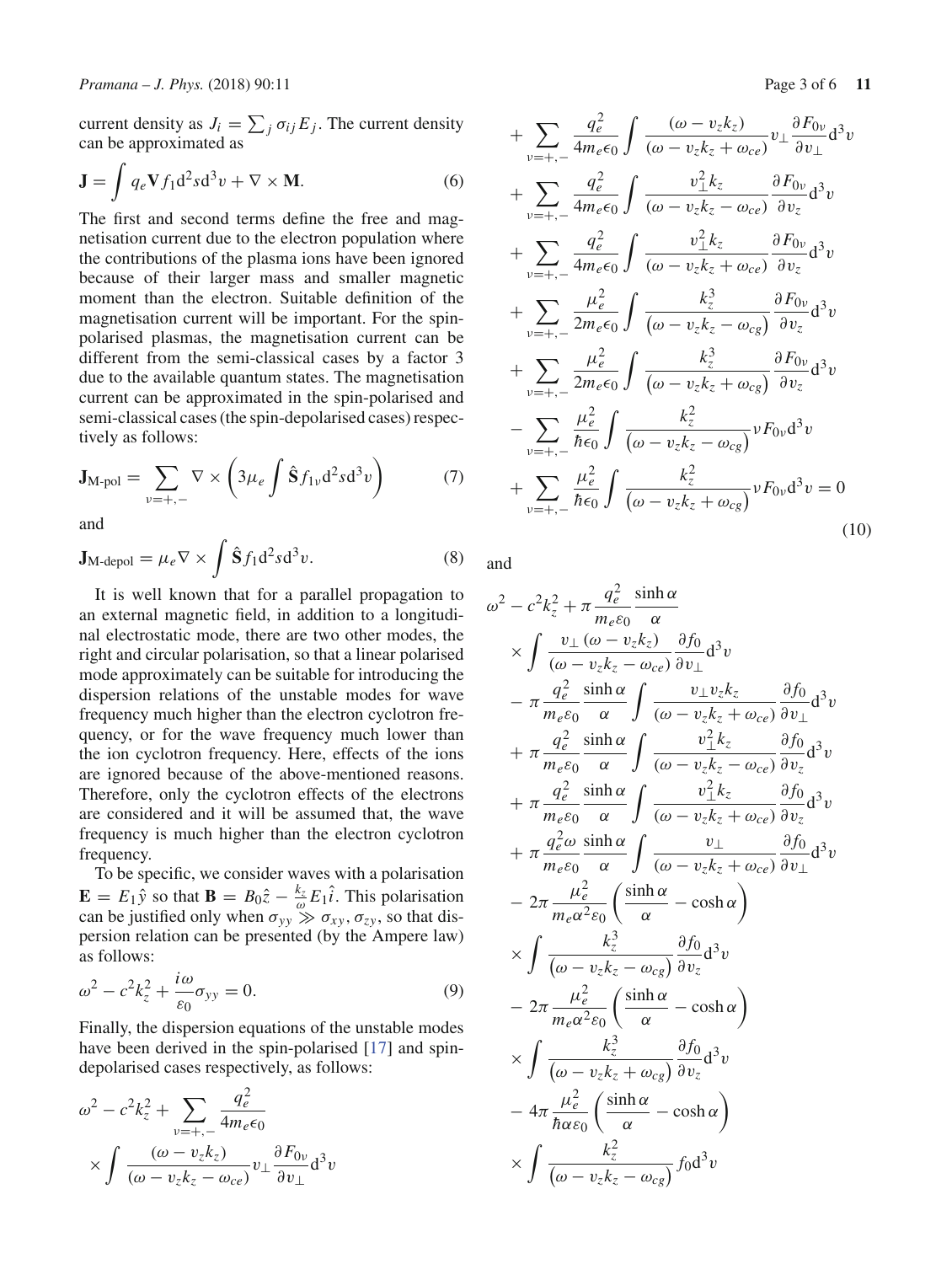$$
+ 4\pi \frac{\mu_e^2}{\hbar \alpha \varepsilon_0} \left( \frac{\sinh \alpha}{\alpha} - \cosh \alpha \right)
$$

$$
\times \int \frac{k_z^2}{(\omega - v_z k_z + \omega_{cg})} f_0 d^3 v = 0.
$$
 (11)

The integration  $d\Omega = d^2 s d^3 v$  includes ordinary spherical coordinates in the spin space by two degrees of freedom, and the cylindrical coordinates in the velocity space by three degrees of freedom.

The dispersion equation of the unstable modes can be rewritten in the spin-polarised [17] and spin-depolarised cases respectively as

$$
\omega^{2} - c^{2}k_{z}^{2} - \omega_{pe}^{2}
$$
\n
$$
+ \frac{g^{2}\hbar^{2}k_{z}^{2}}{32m_{e}K_{B}T_{z}}\omega_{pe}^{2}[2 + \zeta_{1}Z(\zeta_{1}) + \zeta_{2}Z(\zeta_{2})]
$$
\n
$$
+ \frac{g^{2}\hbar k_{z}}{16\sqrt{2m_{e}K_{B}T_{z}}}\omega_{pe}^{2}\tanh\left(\frac{\mu_{e}B_{0}}{K_{B}T_{sp}}\right)
$$
\n
$$
\times [Z(\zeta_{1}) - Z(\zeta_{2})]
$$
\n
$$
+ \frac{\sqrt{m_{e}}}{2\sqrt{2K_{B}T_{z}}}\frac{\omega_{ce}}{k_{z}}\omega_{pe}^{2}[Z(\zeta_{3}) - Z(\zeta_{4})]
$$
\n
$$
+ \frac{T_{\perp}}{2T_{z}}\omega_{pe}^{2}[2 + \zeta_{3}Z(\zeta_{3}) + \zeta_{4}Z(\zeta_{4})] = 0 \qquad (12)
$$

and

$$
\omega^{2} - c^{2}k_{z}^{2} - \omega_{pe}^{2} + \frac{T_{\perp}}{T_{z}}\omega_{pe}^{2}
$$
  
+  $\frac{g^{2}}{16} \frac{\hbar^{2}k_{z}^{2}}{m_{e}K_{B}T_{z}}\omega_{pe}^{2} \left(\frac{\coth \alpha}{\alpha} - \frac{1}{\alpha^{2}}\right)$   
-  $\frac{g^{2}}{32} \frac{\hbar^{2}k_{z}^{2}}{m_{e}\alpha^{2}K_{B}T_{z}}\omega_{pe}^{2} [\zeta_{1}Z(\zeta_{1}) + \zeta_{2}Z(\zeta_{2})]$   
+  $\frac{g^{2}}{32} \frac{\hbar^{2}k_{z}^{2}}{m_{e}K_{B}T_{z}} \frac{\coth \alpha}{\alpha} \omega_{pe}^{2} [\zeta_{1}Z(\zeta_{1}) + \zeta_{2}Z(\zeta_{2})]$   
+  $\frac{g^{2}}{16} \frac{\hbar k_{z}}{\sqrt{2m_{e}K_{B}T_{z}}} \omega_{pe}^{2} \coth \alpha [Z(\zeta_{2}) - Z(\zeta_{1})]$   
+  $\frac{g^{2}}{16} \frac{\hbar k_{z}}{\alpha \sqrt{2m_{e}K_{B}T_{z}}} \omega_{pe}^{2} [Z(\zeta_{1}) - Z(\zeta_{2})]$   
+  $\frac{\sqrt{m_{e}} \omega_{ce}}{2\sqrt{2K_{B}T_{z}}k_{z}} \omega_{pe}^{2} [Z(\zeta_{3}) - Z(\zeta_{4})]$   
+  $\frac{T_{\perp}}{T_{z}} \frac{\omega_{pe}^{2}}{2} [\zeta_{3}Z(\zeta_{3}) + \zeta_{4}Z(\zeta_{4})] = 0.$  (13)

Here, the function  $Z(M = \zeta_1, \zeta_2, \zeta_3, \zeta_4)$  is the wellknown dispersion function of the plasma with arguments

$$
\zeta_1 = \frac{(\omega - \omega_{cg})}{k_z} \sqrt{\frac{m_e}{2K_B T_z}},
$$

$$
\zeta_2 = \frac{(\omega + \omega_{cg})}{k_z} \sqrt{\frac{m_e}{2K_B T_z}},
$$

**11** Page 4 of 6 *Pramana – J. Phys.* (2018) 90:11

$$
\zeta_3 = \frac{(\omega - \omega_{ce})}{k_z} \sqrt{\frac{m_e}{2K_B T_z}}
$$
  
and

$$
\zeta_4 = \frac{(\omega + \omega_{ce})}{k_z} \sqrt{\frac{m_e}{2K_B T_z}}.
$$

Let us restrict the article to subliminal non-resonant instabilities because it is necessary for the arguments of the plasma dispersion function to be much smaller than unity so that the thermal energy can be larger than the magnetic field energy. In this situation, the plasma dispersion function can be approximated as  $Z(M)$  =  $-2M + \cdots + i\pi$ . In addition, the wave frequency,  $\omega$ , is the sum of the real parts defining the wave fluctuations and the imaginary parts introducing the growth rate of the instability in the complex plane. Therefore, the instability growth rate and the fluctuation frequency have been derived by separating the wave frequency and applying the approximated dispersion function of the plasma and ignoring the second and higher order of the plasma dispersion arguments;

$$
\omega_{\text{i-pol}} = \frac{v_{th,z}k_z}{\sqrt{\pi}} \left[ 1 - \frac{(1 + (c^2k_z^2/\omega_{pe}^2))}{T_\perp/T_z} \right]
$$

$$
\times \left[ 1 + \frac{g^2\hbar^2k_z^2}{16m_eK_BT_\perp} \right]^{-1}
$$

$$
+ \frac{v_{th,z}k_z}{\sqrt{\pi}} \frac{g^2\hbar^2k_z^2}{16m_eK_BT_\perp}
$$

$$
\times \left[ 1 + \frac{2m_e}{\hbar k_z^2} \omega_{cg} \tanh\left(\frac{\mu_e B_0}{K_BT_{sp}}\right) \right]
$$

$$
\times \left[ 1 + \frac{g^2\hbar^2k_z^2}{16m_eK_BT_\perp} \right]^{-1} \tag{14}
$$

and

$$
\omega_{\text{i-depol}} = \sqrt{\frac{2K_B T_z}{\pi m_e}} k_z \left[ 1 - \frac{(1 + (c^2 k_z^2/\omega_{pe}^2))}{T_\perp/T_z} + \frac{g^2}{16} \frac{\hbar^2 k_z^2}{m_e K_B T_\perp} \left( \frac{\coth \alpha}{\alpha} - \frac{1}{\alpha^2} \right) - \frac{g^2}{8} \frac{\hbar}{K_B T_\perp} \alpha \omega_{cg} \left( \frac{\coth \alpha}{\alpha} - \frac{1}{\alpha^2} \right) \right] \times \left[ 1 + \frac{g^2}{16} \frac{\hbar^2 k_z^2}{m_e K_B T_\perp} \left( \frac{\coth \alpha}{\alpha} - \frac{1}{\alpha^2} \right) \right]^{-1} . \tag{15}
$$

The real (fluctuation) frequency is equal to zero for two cases. For non-resonant instability, it is necessary for the instability growth rate to be larger than the fluctuation.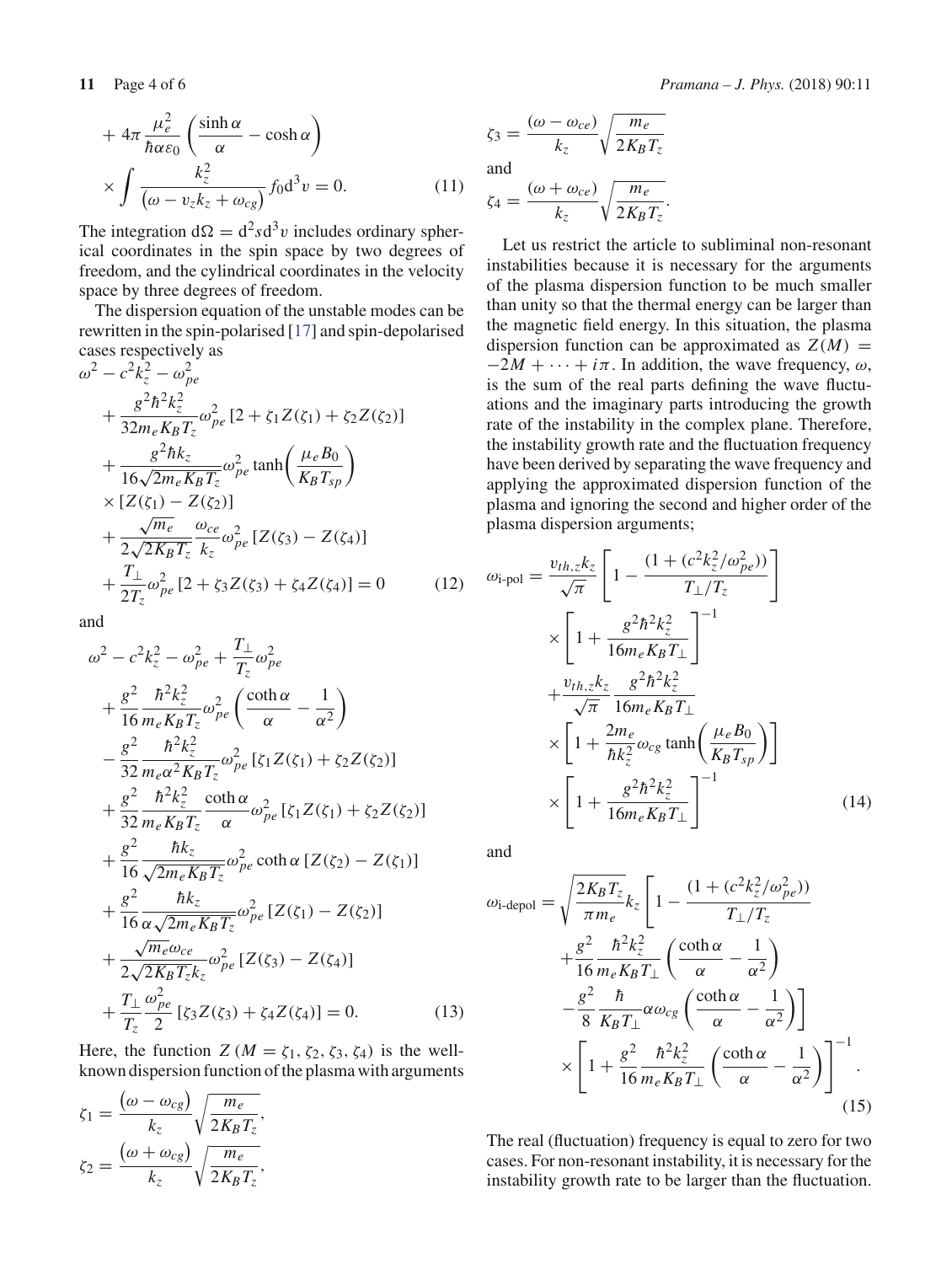Therefore, the instability will be restricted to wave number satisfying the following relations (the spin-polarised and spin-depolarised system, respectively):

$$
\frac{T_{\perp}}{T_z} \left( 1 + \frac{g^2 \hbar}{8K_B T_{\perp}} \omega_{cg} \tanh\left(\frac{\mu_e B_0}{K_B T_{sp}}\right) \right)
$$
\n
$$
\gg \left[ 1 + \frac{c^2 k_z^2}{\omega_{pe}^2} - \frac{g^2 \hbar^2 k_z^2}{16 m_e K_B T_z} \right] \tag{16}
$$

and

$$
\frac{T_{\perp}}{T_z} \left[ 1 - \frac{g^2}{8} \frac{\hbar}{K_B T_{\perp}} \alpha \omega_{cg} \left( \frac{\coth \alpha}{\alpha} - \frac{1}{\alpha^2} \right) \right]
$$
\n
$$
\gg \left[ 1 + \frac{c^2 k_z^2}{\omega_{pe}^2} - \frac{g^2}{16} \frac{h^2 k_z^2}{m_e K_B T_z} \left( \frac{\coth \alpha}{\alpha} - \frac{1}{\alpha^2} \right) \right].
$$
\n(17)



Figure 1. The normalised growth rate of the instability,  $\omega_i/\omega_{pe}$  as a function of wave number,  $ck_z/\omega_{pe}$ , for the spin-polarised and spin-depolarised plasmas in the fixed  $\dot{T_z}$  = 1000 eV,  $n_0$  = 10<sup>30</sup> m<sup>-3</sup>,  $T_{\perp}/T_z$  = 3,  $T_{sp}/T_z$  = 2 and  $B_0 = 1$  T.

### **3. Discussion and conclusion**

obtained in the absence of the spin effects.

The polarisation effects of the particle spin will be an important and interesting issue for inertial confinement fusion where the spin–orbit interactions can lead to depolarisation of the spin-polarised fuel where its crosssection can be small compared to the cross-section of the nuclear fusion interactions. In this study, the obtained growth rate of the instability are simulated for the ICF plasma conditions in two different cases of the spinpolarised and spin-depolarised plasmas. Results for the spin-polarised cases show that, the growth rate of the instability (normalised to the plasma frequency) first increases exponentially at the light frequency smaller than the plasma frequency up to when the light frequency reaches the plasma frequency. After that, it decreases exponentially for the light frequency higher than the plasma frequency and goes to negative value (reaching damping state). This situation is different from the spin-depolarised cases. For the spin-depolarised cases, it is observed that the normalised growth rate of the instability has a linear relation with the normalised light frequency. In fact, in this case, the instability grows continuously without any decrease in the values of the normalised growth rate while there is no restriction for the light frequency normalised to the plasma frequency (see figure 1). Indeed, spin-depolarised electrons can provide the free energy required by the instability so that, the instability can be present and grow even when the initial temperature anisotropy is stopped. Figure 2 illustrates conditions governing the growth of the instability for the spin-polarised and spin-depolarised electrons.



**Figure 2.** The domain of temperature anisotropy instabilities for different values of  $T_{\perp}/T_z$ , in the fixed  $B_0 = 1$  T,  $T_z = 1000$ eV,  $n_0 = 10^{30} \text{ m}^{-3}$  and  $T_{sp}/T_z = 2$  in the spin-polarised (left-hand side) and spin-depolarised (right-hand side) plasmas.